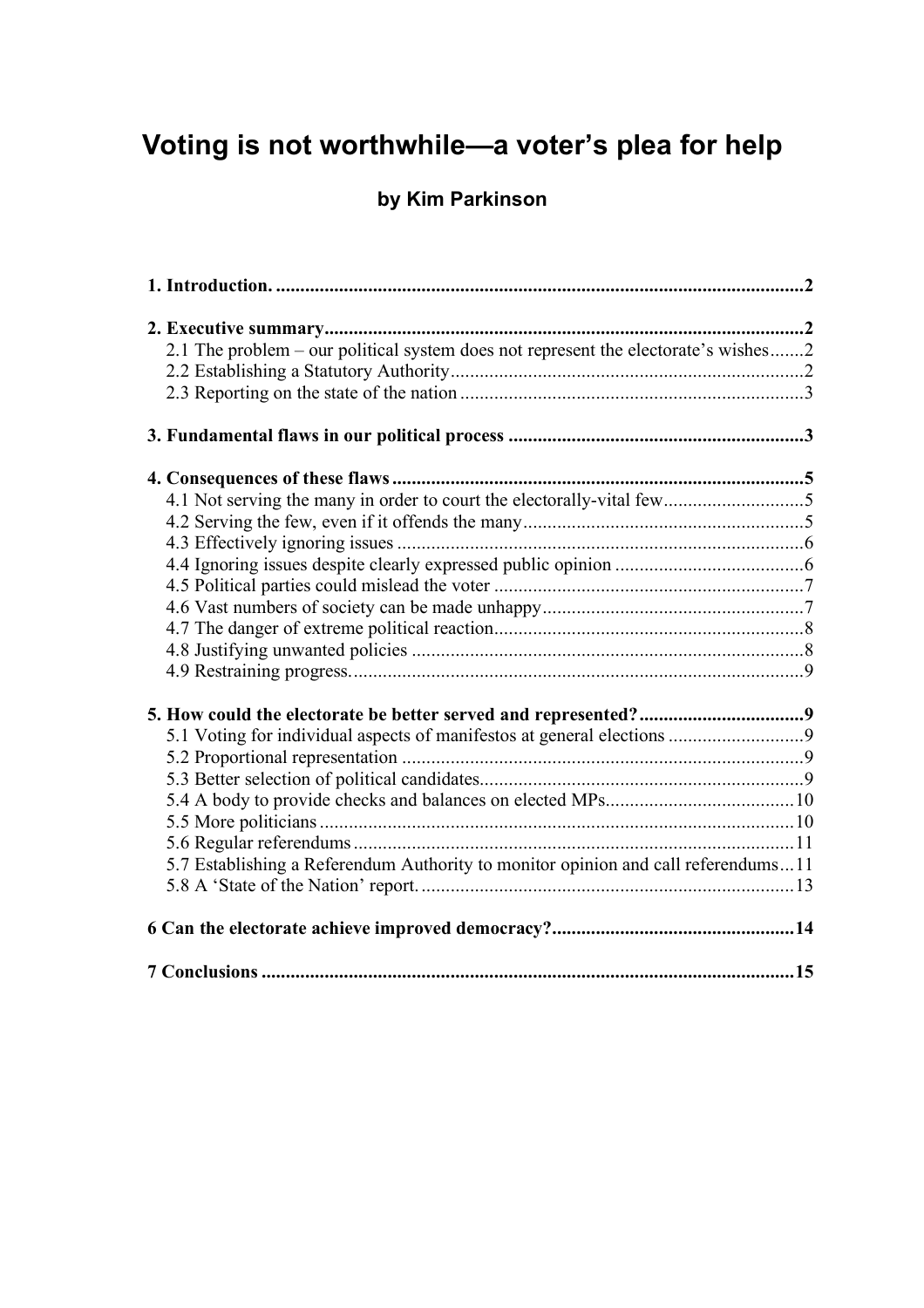## **1. Introduction.**

The numbers of people not voting in our elections is worrying. Until now, I have been a committed voter. However, I will soon join their ranks.

Politicians have referred to this phenomenon as voter apathy. Why not voter abstention, frustration or despair? Many vote only to block what they view as the very worst of a range of evils, they are not voting for what they want. How can this situation possibly give us good representative government?

Might voter 'apathy' be largely related to people perceiving that it is simply not worth them voting? Even if they find their conviction hard to explain and articulate, what they see, time after time, is politicians not representing the views of the people.

I would like my vote to count for something. So, I suspect, would tens of millions of others. Please help us.

## **2. Executive summary**

Essentially our politicians are beyond the reasonable control of the electorate. This may seem a ridiculous over-statement but its validity can clearly be demonstrated. In this paper I will discuss how our political process denies the British electorate democracy, and identify effective ways of correcting the shortcomings.

#### **2.1 The problem – our political system does not represent the electorate's wishes**

The British political system does not ask people to vote on individual topics, but for predetermined manifesto policies for a great range of disparate issues. However, voters do not have standardised views across wide ranges of issues. No single political party can accurately reflect all the views of everyone - not even its leading members. Furthermore, people vote, in advance, for general aims not the final, often very different, policies developed later in perhaps very changed circumstances.

British politicians are rewarded with election if they attract the most votes. This means that the votes of unrepresentative minorities can be courted because they are vital to winning elections, while even strongly held majority views can be effectively ignored, because the votes of 'left' or 'right' are already in the political bag. Policies can therefore evolve that are against the will of the majority. In other words, our political system can actually encourage politicians to be unrepresentative of the majority.

Our system does not attempt to establish accurately what the electorate wants done about individual issues. An effective way of 'electorally' rewarding politicians for accurately reflecting public opinion at the time of our elections has not been found. The best solution would appear to be one that exerted checks and balances, on elected politicians, during the time of policy making and implementation.

#### **2.2 Establishing a Statutory Authority**

A suitable mechanism for achieving this would be a Statutory Authority, empowered and obliged to both monitor public opinion and make the results of that monitoring public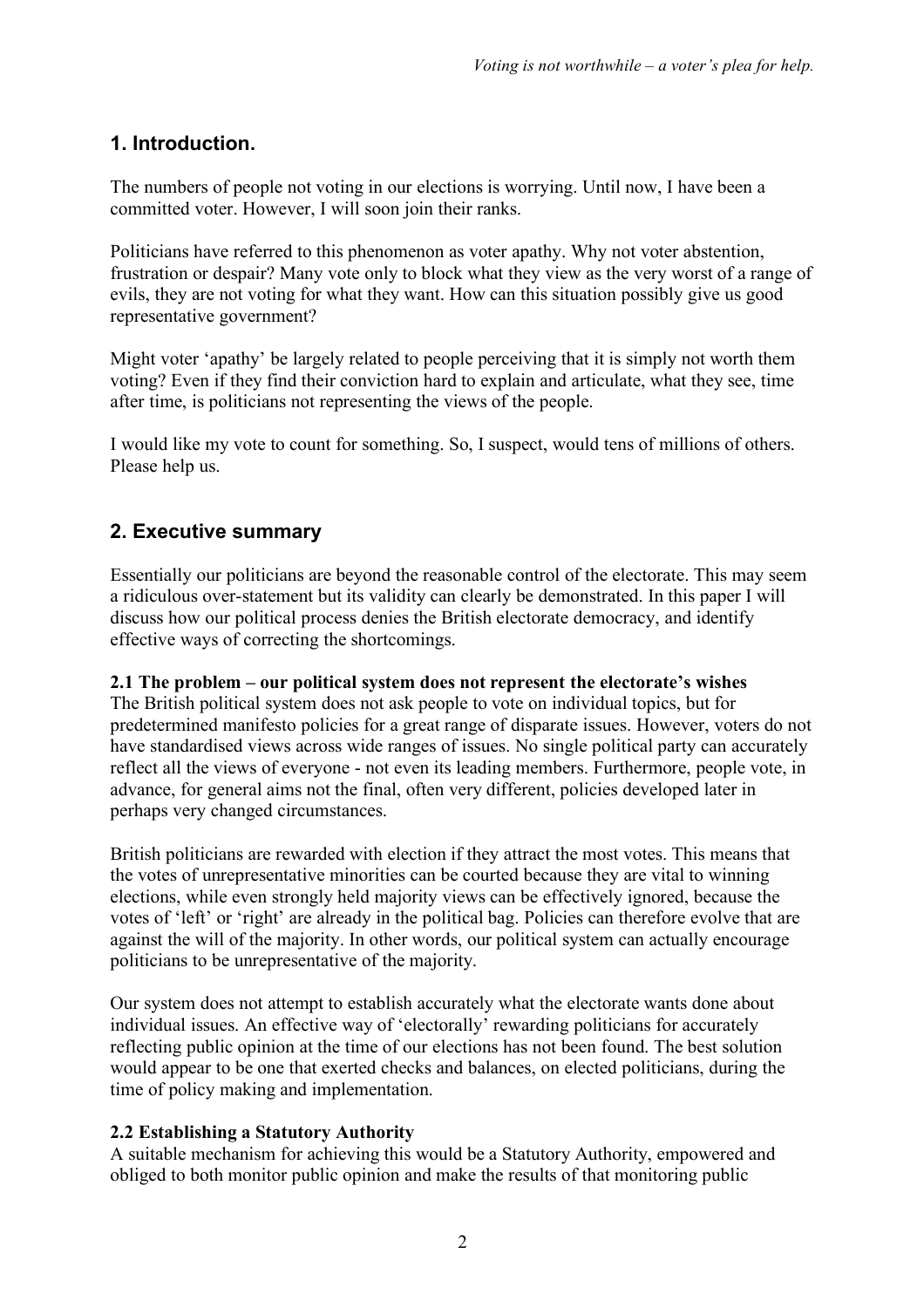knowledge. The Authority could request/demand political action reflecting the wishes of the electorate when trigger levels of public concern were reached. Public concern could be identified in varying ways to reflect the varying scale and nature of problems. Elected MPs would be involved with, and vital to, this process.

The Authority would have the power, and an obligation, to call referenda on issues if governments were seriously out of step with public feeling. However, the laws and regulations associated with this proposed Authority should be developed so that the need for it to actually call referenda would be rare.

The existence of such an Authority would serve to keep the outcomes of our existing governmental process more closely aligned to the wishes of the people - those the politicians were elected to represent. It would free politicians from the need to excessively satisfy unrepresentative minorities. It would provide a much more effective route for minorities to have their problems addressed. It would dramatically improve the ability of individual MPs to successfully campaign on behalf of their constituents.

A benefit of this add-on approach is that it avoids the inherent dangers of altering existing political systems.

#### **2.3 Reporting on the state of the nation**

An additional problem for the electorate is the lack of access to good quality data relating to our national well-being. This problem could be overcome by the introduction of an annual *State of the Nation Report*.

Probably produced under the auspices of the Audit Commission, data from all public bodies would be recorded in a format that automatically included it in such a report. All data would be presented graphically as far as possible, in as standardized and simple a format as possible. There would be sections on all aspects of our national life. Each section would start with national summaries and proceed to greater detail, right down to local levels. Data would be presented objectively and accurately. The report would be universally available and easily accessible.

The benefits of such a report would be limited in number but great in consequence. The voter would be in a better position to decide what was really going on and therefore to make political decisions. Knowing that the public had this advantage should encourage politicians and public servants to perform better. The report would be an invaluable source of information and illumination to help politicians and public servants with their work.

This ready availability of data would only be of use, however, if there was a mechanism in place to improve democratic processes.

## **3. Fundamental flaws in our political process**

Despite regular elections and a long parliamentary history, our allegedly 'democratic' system is not. Our version of democracy consists of a small number of main political parties, with a first-past-the-post approach to elections. In parallel, we have evolved an electorate that for many years has split into two primary groups - commonly referred to as left and right wing.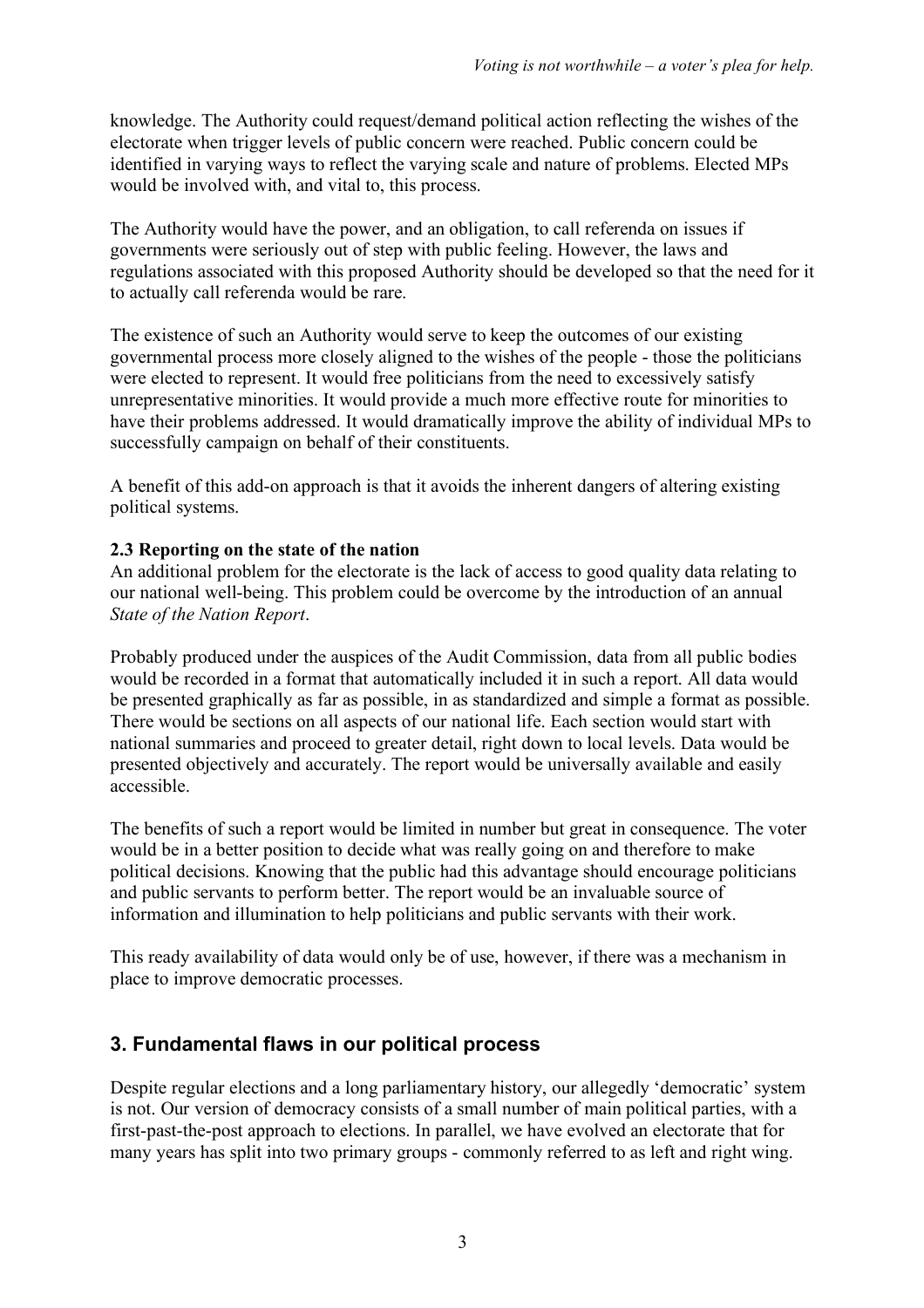Many on the left or right would not countenance voting for the 'other lot' under any circumstances, even if they agree with a few of their policies.

The electorate has to choose between two or three alternative baskets of policies (manifestos) - take the lot or none. I would suggest that it is rare for large numbers of voters from any political camp to agree with all that their preferred party propounds.

For example, many who are pigeon-holed as working class and as politically left wing might want very well funded and effective armed services, despite some influential left wing politicians not wanting this. Many generally right wing voters might think it crucial that we have world class state education and public health care. They could easily not be the slightest bit interested in the private options so dear to some influential right wing politicians.

It could be that of your preferred party's manifesto pledges, you vehemently disagree with one or more of them, but the rest, to a great extent, concur with your own view. The other parties may have one or two you largely agree with (even if you would never admit to it), but for the most part you disagree greatly with the rest.

The consequence is that political parties may be voted into power even when potentially huge numbers of their own supporters disagree strongly with some of their key policies. In such cases, when the rest of the electorate is also considered, there could be a vast majority of the citizenship that is totally against a key policy of any given government.

Despite this, politicians can still railroad that policy through and even claim that they have a mandate to do so. Politicians can go against the majority will of the electorate or even their own supporters, and as long as they do not do this on too many issues, the effect is ballot box neutral. Even if they have extensively misrepresented the feelings of the nation on major issues whilst in government, politicians can quite easily be re-elected because voters are faced with the same 'all-or-nothing' manifesto conundrum and left/right divide as before. Surely this presents a major problem in a supposedly democratic society.

A further flaw is that voters are asked to make a decision about manifesto pledges (aims and intentions) at the time of an election. These can be generalised and couched in attractive terms. Eventual real policies and regulations will have developed in response to the intervening influences of time and events. Actual policies can look very different to manifesto pledges. Some pledges are not translated into policies at all and policies develop that may not have been in manifestos. By the time policies hit the statute books voters may have changed their views on the original general aim let alone the potentially very different eventual legal reality. Voting for something before we know what it really is cannot be regarded as an ideal state of affairs.

Our political process traps huge numbers of voters in overly generalised groupings. It asks people to vote on wish lists, not actual policies. It asks people to decide on issues that often will not be addressed for some time, when circumstances might have changed. It never seeks the detail of what the electorate actually wants done.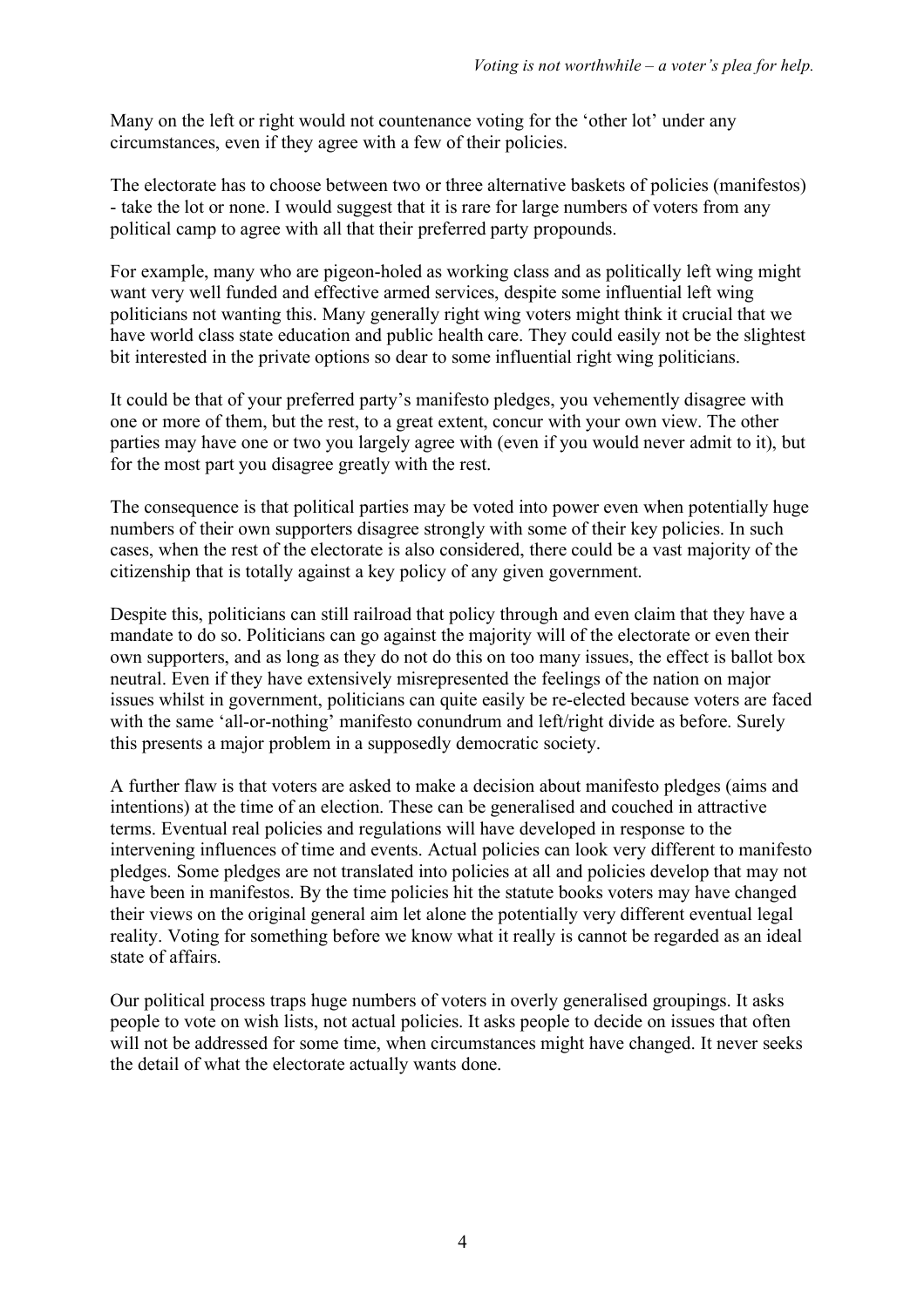### **4. Consequences of these flaws**

#### **4.1 Not serving the many in order to court the electorally-vital few**

If we assume politicians to be, by and large, reasonable people, we would not expect them to be totally insensitive to majority views. But is it that simple?

Consider the following: politicians not addressing 'Issue A', which the majority wants it to, might not influence the ballot box as far as the majority are concerned. They are ensnared by the job lot manifesto/left or right wing election format.

However, doing the majority's will on Issue A might pose the very real risk of offending a small but electorally significant interest group of floating voters. When elections hang on the odd percentage here and there, politicians (in such circumstances) may well ignore 'Issue A' and thus not do what the majority want. The system encourages or even forces politicians into following a course that will help them survive politically. They are, after all, only human.

A further example: addressing a grumble by the majority which is ballot box neutral might cause a politician serious problems by offending power bases abroad. For politicians, going against the majority (if it has no net effect at the ballot box), might be the lesser of two evils when compared to upsetting a foreign interest.

Is a system that can allow or even encourage such action fair to our electorate? Would a different system, with politicians unable to deviate substantially from the electorate's wishes, free them up to do a better, more representative and responsive job?

#### **4.2 Serving the few, even if it offends the many**

A small group of volatile, floating, but active voters, with concerns about a peripheral matter, might well be feted and their grievance addressed with real political gusto. They might only comprise 0.5 percent of the population, but their one percent of the actual votes cast in an election could be critical to getting politicians re-elected. If a party successfully adopted a policy to win their votes, the gain of that party might arguably amount to the creation of a two percent differential, a potentially enormous effect in an election.

Let us go further. What if addressing the concerns of this few actually offended the views of the many, even perhaps the majority of the governing political party's own supporters, let alone the wider nation? The minority give their votes in response to the political bribe. However, the effect on the majority, plus the furious and disbelieving party supporters, is ballot box neutral because they still feel obliged to vote for a manifesto package that, for them, is still the best of the limited bunch on offer. Politicians are rewarded with power for doing the opposite of what the majority of the population, or even their own supporters, want on one or two issues.

Taken to its extreme, this provides the opportunity for mob rule. A minority group, potentially with views alien to large sections of the community, can organise itself and lobby publicly for the policies of its choice. It may seriously annoy huge numbers of everyday citizens who hold diametrically opposed views, but who have neither the time nor inclination to shout loudly about them.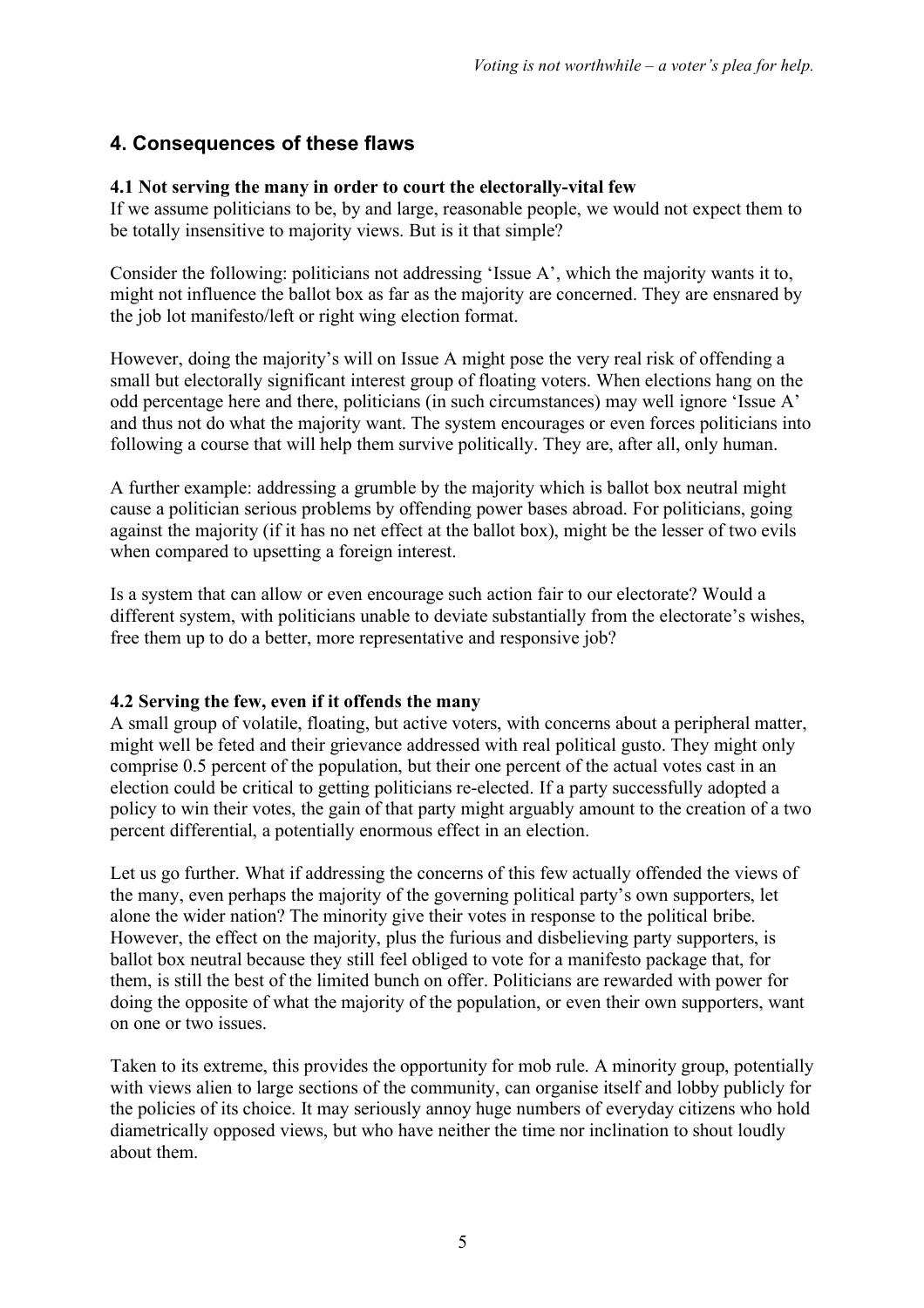Our political system encourages politicians to prioritise minority views at the expense of the majority. Our political system can make what are important issues to the many, of little or even negative interest to politicians.

To be democratic we need a system where disgruntled minorities can be heard in the knowledge that their case will be attended to and will be treated democratically. A system within which people do not have to resort to dramatic measures simply to have their case heard. A system within which political groups cannot gain political advantage simply by shouting the longest and the loudest, but only if they can persuade the majority to agree with them.

#### **4.3 Effectively ignoring issues**

Issues from the fundamental to the minor are ignored by politicians. Immigration and our European Community membership are examples of fundamental issues. They are fundamental to the way the electorate wants its society to be and country to go. No one should make major decisions about these issues other than the electorate, or politicians who are accurately reflecting the electorate's views.

Immigration is allegedly a major concern to 74 percent of the electorate. This is a huge figure in relation to the 50 odd percent of the population who bother to vote and the 40 odd percent of that 50 odd who actually vote a party into power. Over 40 million people compared with perhaps the low teens of millions? Surely the politicians must react to public opinion? Yet not once in 50 years have the politicians, despite the magnitude of the issue, asked: 'Right people, what do you want us to do?'

Your view on immigration in the political spectrum is irrelevant. The crucial point is that if something this big can happen and politicians either choose not to act or are unable to act effectively in response to the people, then our version of democracy fails. We do not have an effective and robust democracy.

How can more normal scale issues, those of interest to fewer people but still causing very substantial problems for many, ever hope to get attention? Occasionally issues arise that make so many individuals feel so badly oppressed that a few take direct action. Our divorce laws are a case in point. In the rare cases where the tip of the complaining iceberg does actually succeed in changing government policy, it is often after years of sustained and enormous effort by groups of individuals who may be suffering grievously. It is also achieved when many, who understand the issues involved, regard change as long overdue or the laws and/or regulations at fault from the word go.

If people with legitimate grievances still have to resort to this sort of action to get our political representatives to even consider that there may be a problem worth looking at then how can we claim to have a responsive and caring democracy? Did the suffragettes teach us nothing?

#### **4.4 Ignoring issues despite clearly expressed public opinion**

Some while ago Radio 4's 'Today' program ran a competition asking its listeners to propose a 'People's Law'. MPs of varying persuasions promised to take this to parliament and a clear run to enactment was alluded to. The clear winner, 'being able to defend oneself, one's loved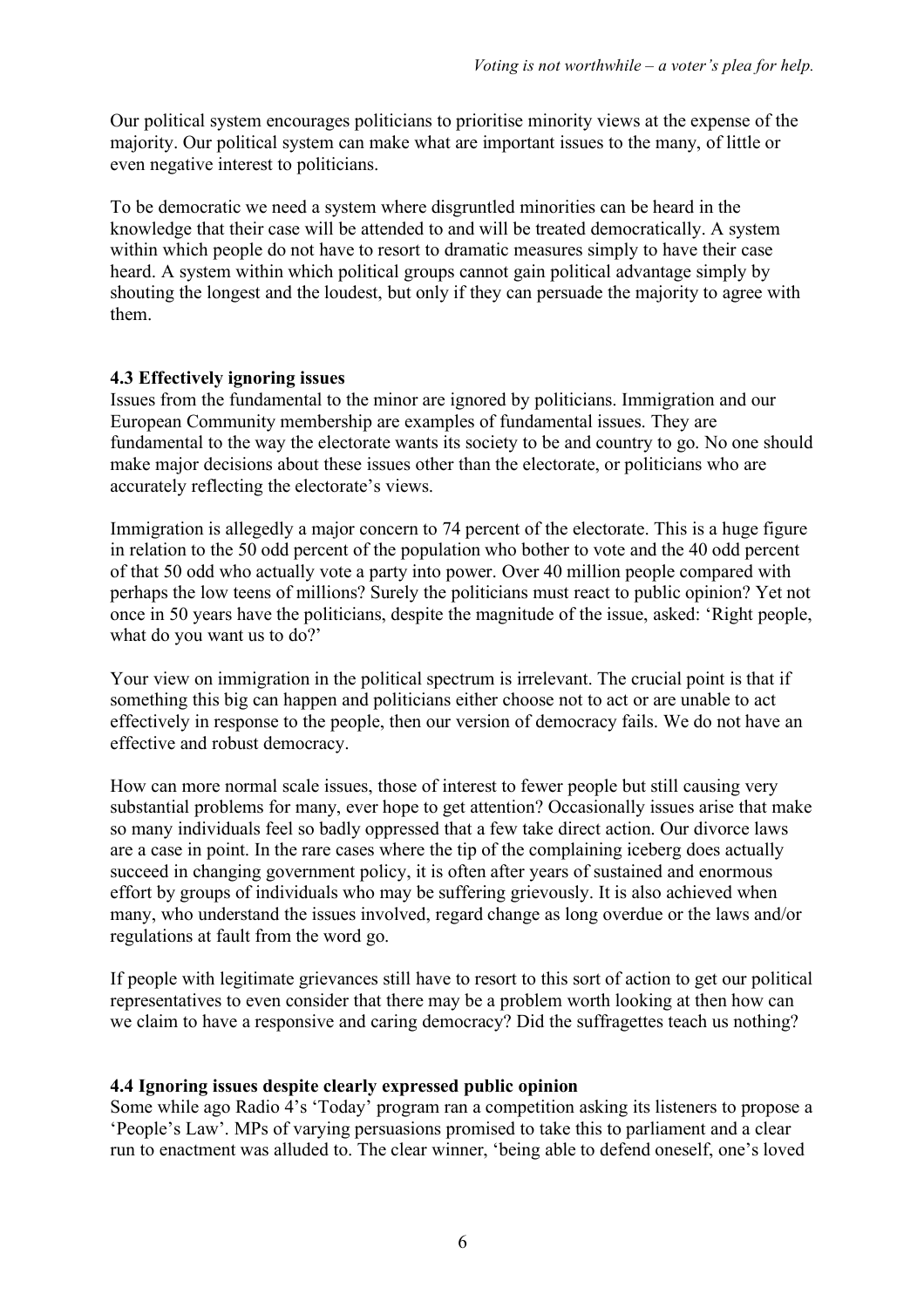ones and one's home from intruders - without being treated as a criminal', was shunned by politicians.

Now an election is looming, the politicians have (with characteristic manipulative, selfinterested cynicism), 'looked at it', having utterly dismissed it before. They have dismissed it again and said that what the people want is unworkable. One is left with the impression that they have simply waffled for a while, knowing that interest in that specific issue will die and be forgotten. It might (?), but the impression this and other matters gives of politicians and politics will not.

What is worthy of note is that the politicians have all said: 'Fear not, the current law gives you what you want anyway'. Well if that is the case why not simply rewrite the law from the other stand-point, that of the honest citizen, even if it amounts to exactly the same thing in the end? If giving a defending householder the reassuring benefit of assumed innocence instead of possibly assumed guilt would be such a relief to so many, making people so much happier, then what on earth gives the supposed representatives of those same honest citizens the arrogant right to insist on their way of doing things?

In this example, even when the electorate made it abundantly clear what it wanted done about a very specific issue – it was ignored.

#### **4.5 Political parties could mislead the voter**

A political party's manifesto pledge can, for valid reasons, be very different to the corresponding final policy. Political parties want to make their manifesto pledges appeal to as many voters as possible. If they know that the final policy can be justifiably different then could they not, in today's terminology, be tempted to 'sex up' the manifesto?

If politicians can go so far as to take us to war by grievously manipulating the information the people are given, and furthermore, do this in the full glare of public scrutiny while many people are protesting on the streets, how on earth can we ever expect mere manifesto pledges to be reliable?

The electorate's only chance to choose which party's policies it wants is at elections. If there is a chance that the manifesto pledges are deliberately attractive, but written in the full knowledge that they will not happen, then what guide are they for the voter? Other parties may say that specific pledges are rubbish, but can we believe them either?

#### **4.6 Vast numbers of society can be made unhappy**

If politicians stop an electorate having its say on issues it is called repression. Repressed peoples rise up eventually if the repression is bad enough. They pull down the Berlin Wall. Repressing the political will of our electorate could not last indefinitely if it became extreme and something brought matters to a head. But, if the dissatisfaction within the electorate can be kept down to levels where people do not react then repression can go on indefinitely.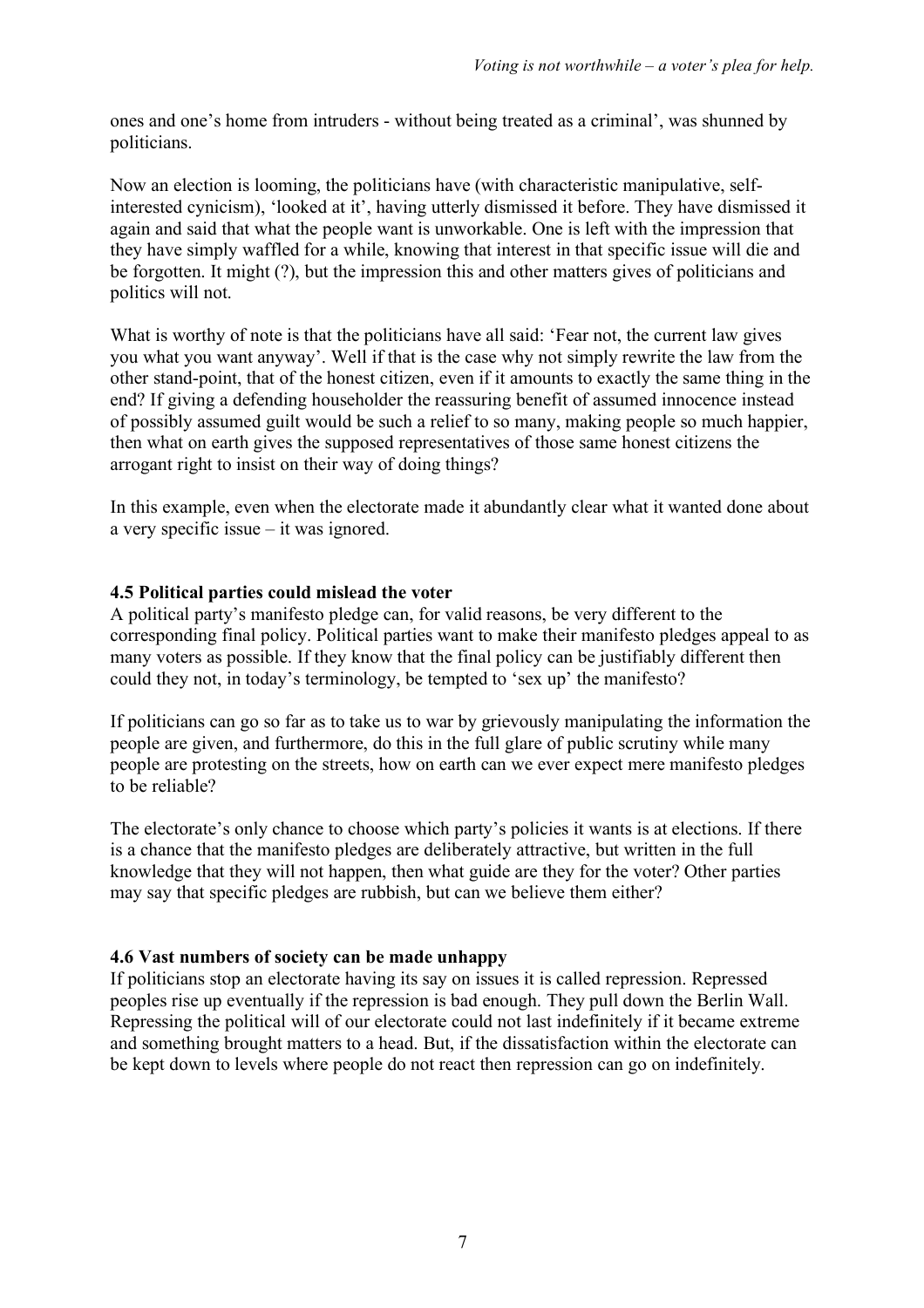There are three possible outcomes:

- Option one: the public can be pushed so far that they react violently in political terms.
- Option two: the lid can be kept on the situation. The people are managed so that the effort of political reaction is too great in relation to the pain they currently have to suffer—they are kept subdued.
- Option three: government recognises the problems and does something about it—it represents the people. However, that may weaken its grip on power. Don't hold your breath!

Option one is patently dangerous. I hope we are not going down that route and I do not believe we are.

Option two is not dangerous in that it will not lead to armed revolt but it involves widespread and unavoidable dissatisfaction. Does our political system give us policies that can in fact easily make the vast majority unhappy? Are millions of people miserable because they are being forced to put up with laws, regulations and social emphases or directions that cause them frustration, dissatisfaction and anger?

Our political system appears nicely evolved to conform to Option two. When this and Option one involve widespread and unavoidable dissatisfaction for all, why can we not go quickly to Option three?

In our society the steam is taken from our anger because we are allowed to stand up and say what we like. We have elections. But if, in practice, the people's wishes are ignored, either by error or design, then our apparent freedom and democracy is an illusion at worst or a very bad version of democracy at best. People might not revolt—but they could very well stop voting.

#### **4.7 The danger of extreme political reaction**

A truly horrifying statistic I heard on the radio the other day was that 25 percent of the population would consider voting for the National Front. My understanding is that that is a similar proportion to those that voted the Blair and Thatcher governments into power. My horror would be just as great if it was the British Communist Party (I presume there is one). What is the cause of my horror? Quite simply it is that our mainstream politicians are so abusing the population of this country that they are pushing so many people to the point where their only way out is toward extremism.

#### **4.8 Justifying unwanted policies**

Politicians sometimes seem bent on justifying (even with untruths) policies they force on the electorate without either asking for their views on them or for their consent. In relation to the war on Iraq, a supreme amount of effort went into putting forward some very plausible arguments to justify it. No effort is ever made to ask what the electorate really wants to happen about immigration, but much effort goes into telling voters how good it is for them.

In the 1950's and 1960's, forcing policies on the people and 'explaining' how good they were for them was allegedly the preserve of the communist dictatorships. Is the leadership of North Korea really doing anything different to our politicians—or is it just less subtle?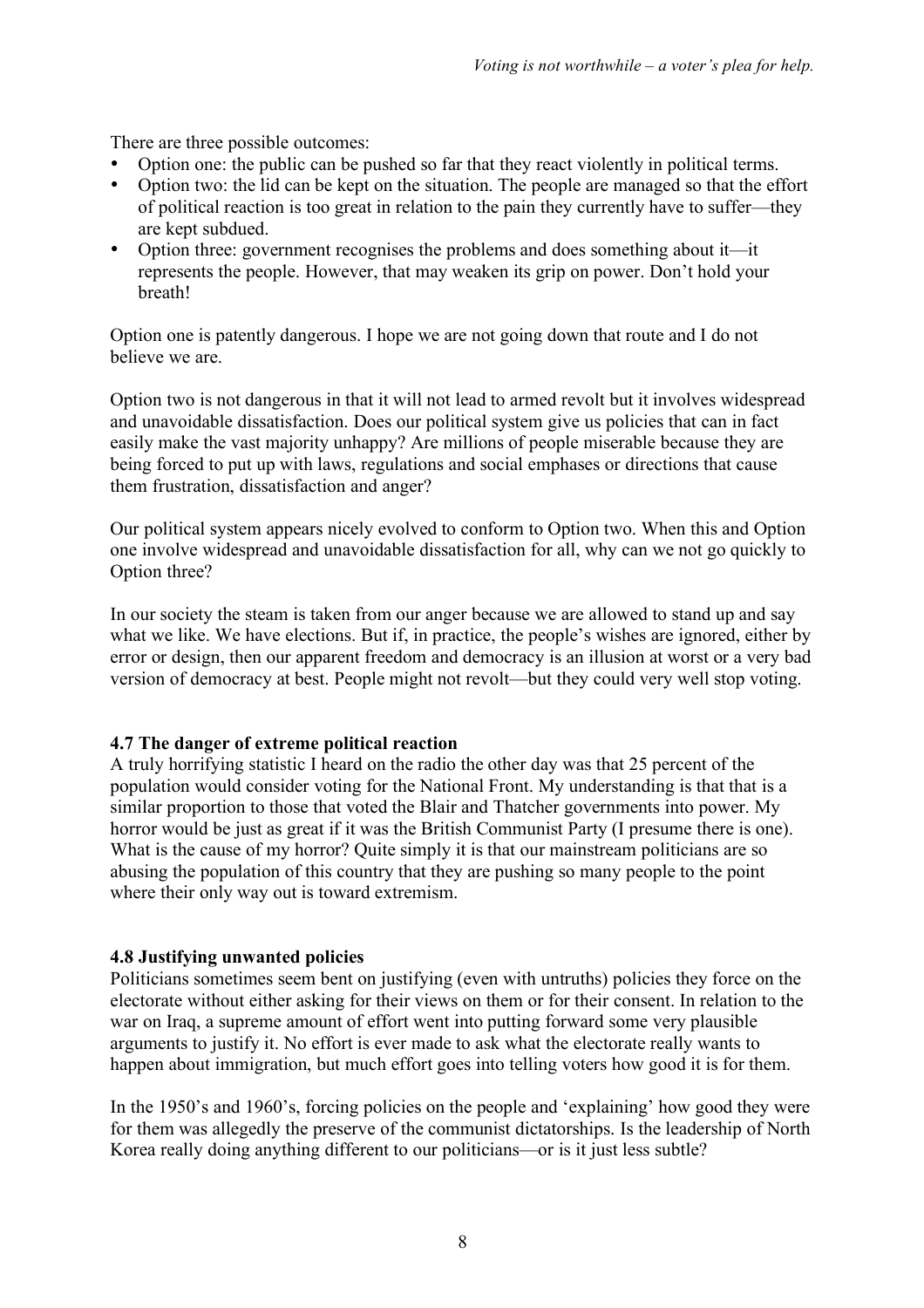#### **4.9 Restraining progress.**

If the electorate's views are not acted on with some key issues, those issues are not 'put to bed'. Arguments rumble on and on interminably. Politicians of all persuasions spend valuable time going over old ground again and again. Not only is there the obvious problem of poor representation but there is the secondary problem of political time and effort being wasted. If we could arrange, in the first instance, for these contentious issues to be resolved in line with the actual wishes of the electorate, thus finalising the matter, imagine what political time and effort could be released to get on with other things. Think what we could achieve—if we were not so politically inefficient.

## **5. How could the electorate be better served and represented?**

Given the inherent problems, what are the options for improvement?

#### **5.1 Voting for individual aspects of manifestos at general elections**

Voting for individual aspects of manifestos at general elections is possible, but manifesto pledges can often only really be aims, and generalised ones at that. Events after the election and before these policy issues are addressed, could dramatically alter both our view of the issue, and the way a government chooses to treat it. There is even the possibility that manifestos might be made deliberately over-attractive. We may like the general impression of the proposed treatment (we are meant to), but will we like the actual medicine when it eventually turns up?

It is arguably much better to say yes or no when one knows exactly what one is saying yes or no to. Additionally, this approach would not address the problem of governments avoiding issues of public concern, even if they have made election pledges to do otherwise. So although a possibility, and better than what we have now, it does not solve the problems.

#### **5.2 Proportional representation**

As a naïve youth I often wondered why we did not have such a wonderfully fair system. Later I realised that one finished up with the bulk of the votes going to the major parties and the balance going to single issue or extreme political parties who then, catastrophically for the vast majority, might have casting votes and wield totally disproportionate power. Combine this with all-or-nothing manifesto baskets, and the electorate would be well and truly stuffed.

#### **5.3 Better selection of political candidates.**

Applicants for government jobs will often see in the job description the rider that the applicant must be able to fully grasp and understand the matters relating to the work. There is no equivalent restriction on prospective politicians. Having a system where anyone can choose to be a politician and local party activists nominate one of their own, is perhaps democratic—but does it give good candidates? Does it provide ones that are representative of the majority?

Perhaps people could be barred from holding office if they fall below various thresholds of ability—but what would these thresholds be and who would set them? Voting for candidates chosen randomly from a conscripted group of accomplished individuals who were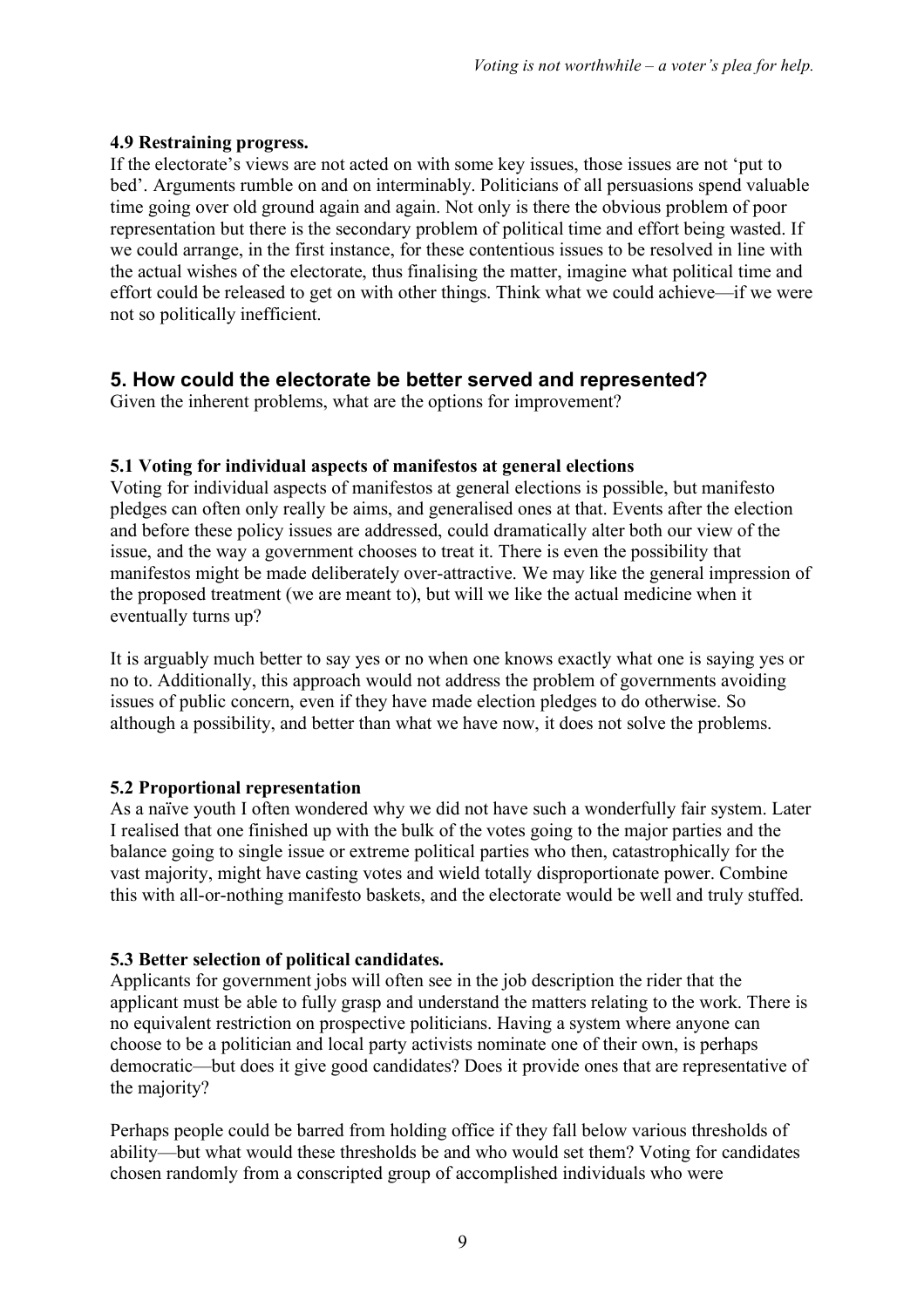representative of our nation and its various disciplines, views and inclinations might be an option. But again, who would set the parameters for the 'random' choice?

Another point, of course, is that we can only judge MPs on what they are able to achieve within our political system. Occasionally one comes across organisations that are utterly useless, yet, if you talk to the individuals within that organisation they can be very sensible, capable people. With a little prompting they will also admit to being in despair about the organisation that they are a part of. Is our system of government like this?

Mike Weir MP (Scottish Nationalist) recently put forward a Private Members Bill relating to climate change and use of renewable energy sources. It was supported by nearly 200 cross party MPs and organisations as diverse as Friends of the Earth and the National Farmers Union—a wide spread of support for what must have been a reasonable proposal. The government blocked it. Is the quality of MPs less of a problem than their ability to be effective within government? Should we change our systems within government so that MPs can achieve more?

With small issues raised by constituents, I do wonder if individual MPs actually have any real power to achieve much. Perhaps what is really needed is a means to permit MPs to be more effective. The concept of having some means of better selecting political candidates has certain attractions but I cannot see such an approach having an acceptable form in our society.

#### **5.4 A body to provide checks and balances on elected MPs**

We have one, the House of Lords. Many dislike it, many love it. Could the electorate agree on a better form for it (or an equivalent body) even if we had the chance? Because of the Parliament Act, it has little power anyway. At present it appears to be the best or only thing we have between MPs and their potential for partisan and unrepresentative excess.

There is another very major problem. The House of Lords can only look at what the Commons proposes. It does not even come into play when politicians deliberately avoid addressing topics that are generally known to be of significant concern to large parts of the electorate.

The electorate's defences on one front are weak – on the other they are none existent.

#### **5.5 More politicians**

This may seem a heretical thing to suggest based on our past experience, but it is a possibility. Is the problem that politicians are so overworked they do not have time to get around to everything? The faults identified above are, however, not to do with how much work they do, but what they don't do, or are not able to do, because of the system.

A recent government campaign to give people more power regionally sought to give us more ('different') politicians. It was a rare occasion when the people were asked for their view on one issue in isolation. However, the people's views were totally opposite to those of the politicians.

For many, the infuriating outcome was how politicians said that the people didn't understand or didn't know what the politicians really wanted to achieve. Why didn't politicians consider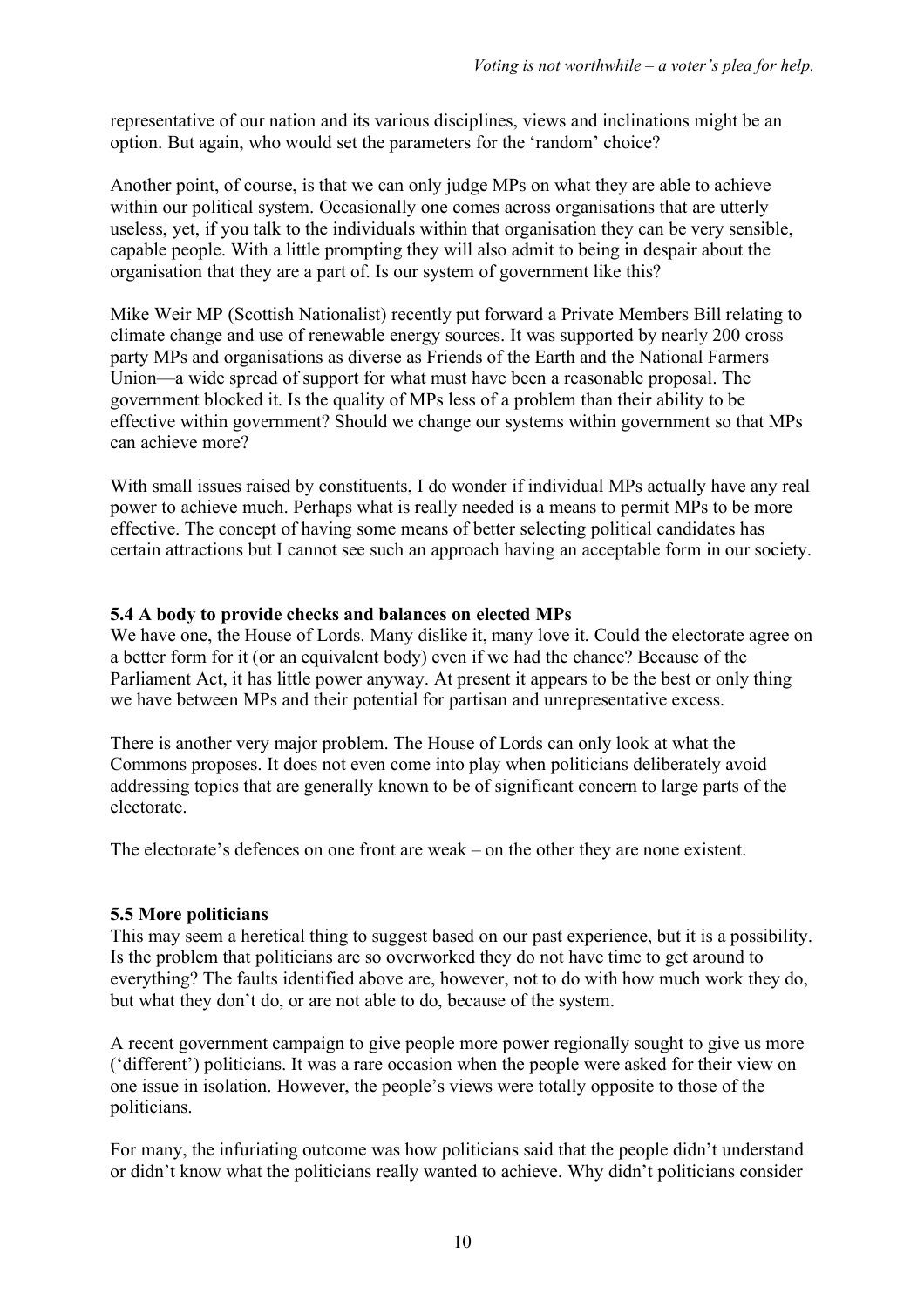that although many people can individually be described as foolish, as a body politic, they usually have a lot of sense? Why didn't politicians think: 'Hang on, have I got something wrong here, is it me that doesn't understand?'

What the people want first, before they have more or different politicians, are politicians who actually represent the views of the people. If our system could be more responsive to the needs and wishes of the public, this option may have a role in the future.

#### **5.6 Regular referendums**

The concept of regular referendums may sound appealing, but there could be dangers, especially if politicians set the questions. Past experience shows that they would probably not ask voters about separate issues, giving a range of options for each, but would tend to ask single questions that impact on more that one issue and doubtless phrased in a leading way.

The electorate would probably be unable to adequately express its actual views. Governments would doubtless claim to be responding to the wishes of the people, despite most people seeing that this was not true. The public's opinion of politics and politicians would fall further—justifiably.

What exactly would the electorate actually vote on? Voting on every change of every law would be ridiculous. If we were asked to vote on the 57 amendments to the 'Legal Constitution of Mutual Societies' Act, how would we? Would we vote for the changes clause by clause? If not, would an important fault get through the net? Obviously we cannot have referendums about every act that parliament wants to pass. That is why we have politicians.

If the electorate was only asked to sanction general principles, not fine detail, might that work? We could vote on issues that the electorate was really interested in, but we still face this issue of who decides there is sufficient interest within the electorate? And we still have the problem of who sets the question(s).

The timing of referendums would be an issue, with the potential that urgent legislation could be held up for months until the next referendum. People might become fed up if they voted too often, and may feel unable to give a considered opinion.

The difficulties with this option are many—I believe it isn't a viable one.

#### **5.7 Establishing a Referendum Authority to monitor public opinion and call referendums**

To ensure democracy prevails there could be a point at which, if a government cannot persuade voters to change their opinions, and still they do not respond to the electorate's wishes, that the issue is put before the electorate for a decision to be made.

One option to achieve this is a Referendum Authority, independent of any party political interest, operating as a watch-dog for the electorate. It could monitor the electorate's views on issues, with its activities being in the public domain.

An example: if the Referendum Authority (RA) discovered that a pre-determined trigger level (say 40 percent?) of people were very annoyed that they could not find a plumber, then they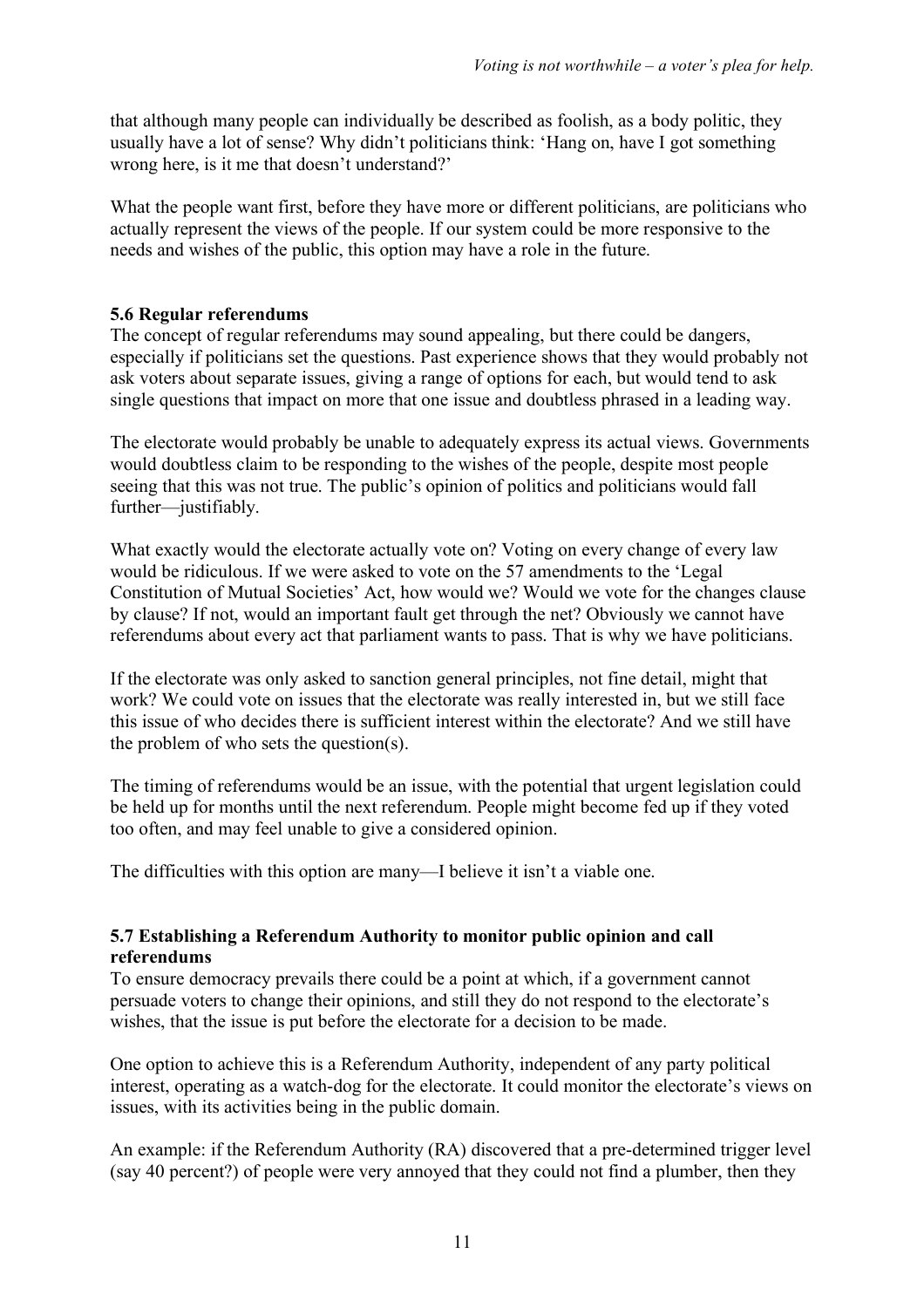would go away and investigate. If the authority found that for the last ten years the nation had been training 5,000 plumbers per year but 20,000 a year had been retiring, it would make this public knowledge, and point out the problem to the politicians.

If politicians then worked on correcting the problem, this would be a good outcome. To identify the cause of the problem would be even better. However, if, after a bit of a slating in the press and a few calls to explain themselves, the politicians did not react to correct the matter, the RA would be empowered, and obliged, to call a national referendum.

The first stage, with any given issue, would be to use surveys to identify a broad spread of options that covered the bulk of apparent public opinion. This done, questions would be set that offered voters a full range of options. A major problem with referendums is the wording of the question(s). The RA would have an expert committee that would, by law, be charged to set fair and unbiased questions. The separation of issues into different questions would be critical in order to avoid mixing up matters upon which voters may have very different opinions. A possible option might be to ask people to rank the choices in their order of preference. This might give the RA and politicians a better feel for what the latter had to arrange within the constraints of what was possible.

Some issues are of vital importance to the whole population but are specialist in nature. For example, the press has reported lately that we have a decline in university places for physics students. There are equivalent reductions in other science and technical subject places at universities that are less well known. Large proportions of the electorate are never going to get up a head of steam about these no matter how vital they may be to our long term future.

The RA could be set up so that if a representative sample of any specialist group (physics lecturers, say) was able to enlist the support of a predetermined number of MPs, the concerns of these specialists could be put to the RA by these MPs. The RA would be both obliged and empowered to investigate fully. The results of its investigations would be made public and if there was a genuine problem and the government didn't respond, then the matter would be put to the voters.

The electorate as a body is unlikely to exhibit a groundswell of discontent if one person, or a limited number of people, are suffering some real problem but one which only affects a very few. This does not diminish society's responsibility to put right the wrong. The RA could have a statutory duty to investigate particular cases. In relevant cases, the RA could bring the matter to the attention of government in the hope that they would do something speedily.

The RA would police the progress of the politicians, ensuring that they didn't use the 'what was possible' argument as an escape route and that they actually took some action. The aim of such an authority should NOT be to organise frequent referendums. The main point is that having such a power in the land would act as a discipline on governments and politicians as a body. The purpose of the RA would be to make politicians respond to the wishes and needs of the electorate far better. Hopefully the need for an actual referendum would be quite rare in practice.

An important advantage of this proposal is that the current political process would be left untouched. The work of government and of MPs could go on just as it does now. The House of Lords, or its equivalent, could go on casting its sage eye over the proposals of our MPs. Nothing revolutionary would happen, there is no risk of us having a major breakdown of the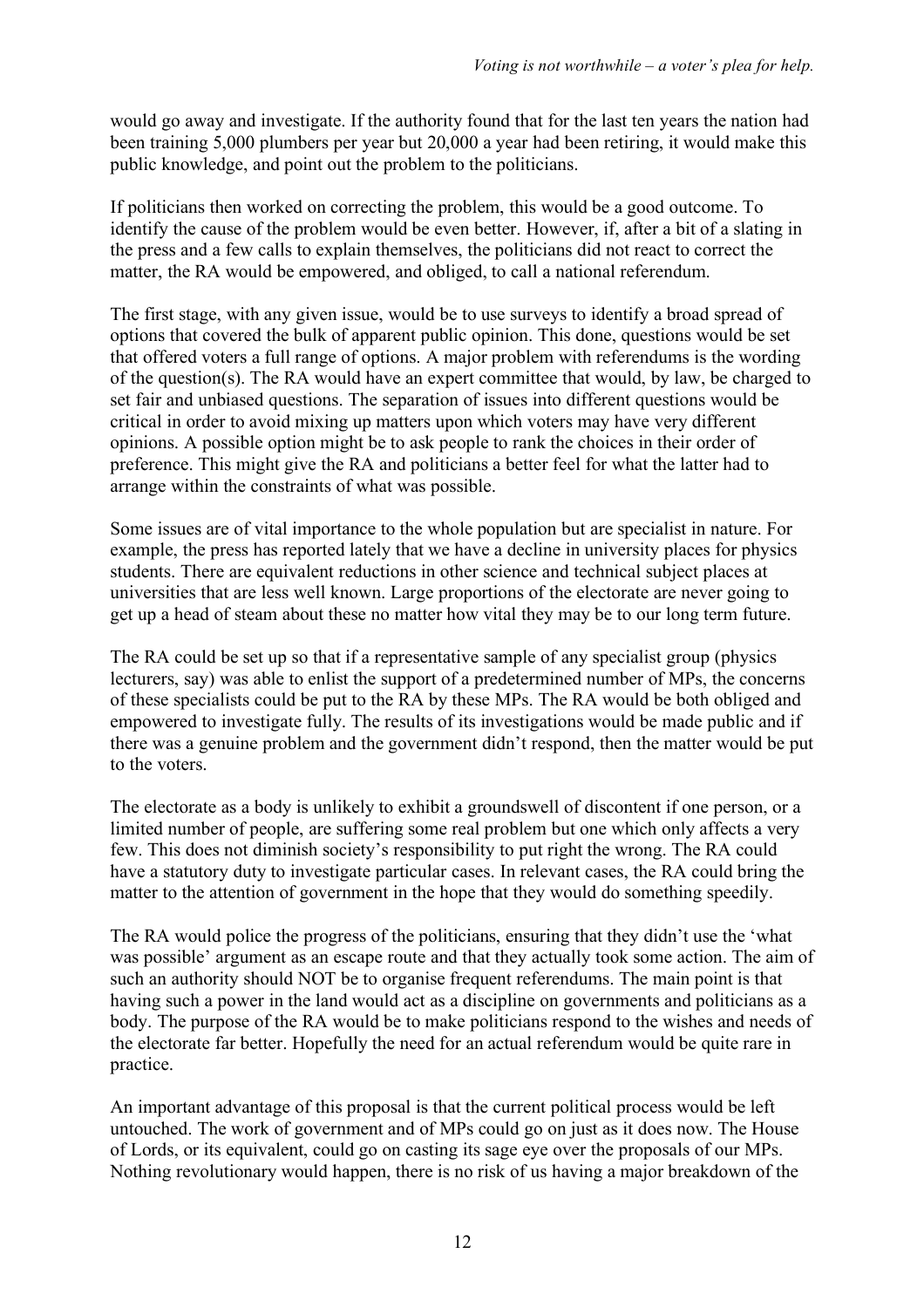political system. The only difference is the electorate would have the security of having a mechanism for stopping its elected representatives getting too far away from what the people want or find acceptable. Hopefully its existence alone would, most of the time, be sufficient for the electorates needs to be met. Not a big change to the system, but one with huge potential benefits—for the electorate.

#### **5.8 A** *State of the Nation* **report.**

The information that the electorate has readily available in order to judge the state of our nation and our politicians (primarily the media), is grossly inadequate.

A huge amount of pertinent data exists and much is in the public domain, contained in myriads of reports on and by councils, government departments and public bodies of all types. There is now the Freedom of Information Act, but that appears to be a messy and overly bureaucratic approach to the problem. Also, there is the danger of political misuse with governing parties releasing unflattering data on other political parties just prior to elections - 'for the public good'.

What if every public body simply presented all its data in a format that permitted automatic inclusion in a national report? This report could contain information from those organisations that is already in the public domain. It would cover everything from our national self sufficiency in energy or steel to our local school or town council's electricity bill. Information could be presented as graphs and bar charts, to convey what is going on quickly and easily. Each section could contain a summary and then include more detail.

It could be freely available in libraries, on the internet, at council offices or to buy (as a whole or in part, in hard copy or on CD). Everyone could get information they want quickly and easily because, crucially, all voters would know where the information was.

For example, if they wished to, voters could look up how the spending on National Heath Service salaries for doctors and nurses had changed in relation to that on administrators. The electorate could see the facts and ignore the spin. Politicians would have to start forgoing the simplistic 'sound bite' and argue their case: that more administrators helped medics to be more effective, or didn't—and why.

Some relevant analysis could be built in to clarify the data for the public. For example, expenditure on road or rail maintenance may have increased but if the costs per mile of work done had soared simply because of new government regulations, how would voters know what was really going on? A further analysis showing the number of miles repaired per year, over recent years, would help. When governments change the manner in which some data is collected or compiled, such as numbers of unemployed, the old data might be re-worked on the new system, or the old system of data collection might continue in parallel for a time.

Such a report would not be perfect, especially at first. Its analyses would be argued over and developed over time. However, it would be vastly better than what we have now: a mass of public data, located in more places than anyone knows about or can possibly find or, crucially, use.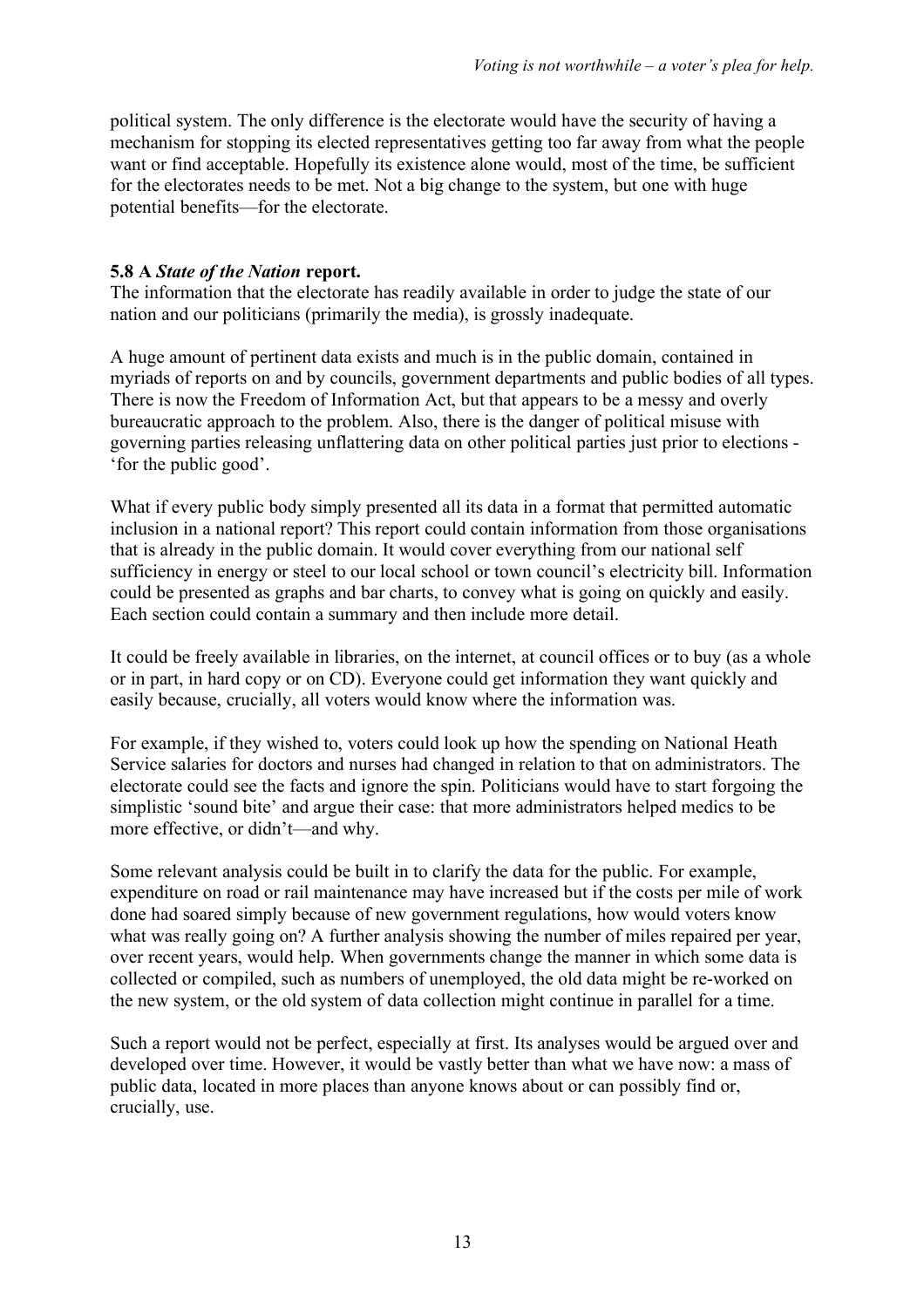Much of the data for such a report already exists and the Audit Commission is already dedicated to checking and collating it. It would, therefore, not be a major leap for this body to bring all this data together into such an annual *State of the Nation* report.

## **6 Can the electorate achieve improved democracy?**

The monitoring of public opinion by a Referendum Authority (as described in 5.7 above) and the establishment of a *State of the Nation* report (as described in 5.8) are two possible innovations that appear to offer enormous benefits for the electorate by greatly improving the democracy of our political system. If these, and/or better options, were felt by many to be good ways to improve our political system, how, in practice, could they be brought into existence?

The leading politicians are looking at ways to 'sex up' voting. They need to get more of the electorate engaged as a means to secure what can be presented by them as a mandate from the people. It is possible, therefore, that the current rulers of our society may be persuaded. I do not however, think the chances of this happening are high. Rarely in history have ruling classes surrendered or restricted their power voluntarily.

Minor political parties may offer a route, if one, or a few working in conjunction, could be persuaded to:

- 1. Go to the electorate on the basis that their only policies involving significant change were those to implement initiatives aimed at solving our democratic ills—perhaps the ones outlined above.
- 2. Bind themselves to doing little or nothing else apart from day to day parliamentary necessities, until the process to achieve these changes and solve these ills is set irrevocably in train.
- 3. Bow out and hold fresh elections when the process to achieve these changes and solve these ills is set irrevocably in train.
- 4. Only address unexpected and unavoidable issues that happened to crop up in their period in power after full and very effective consultation with the electorate.

Then, possibly, very large numbers of the electorate might be persuaded to vote for them and put them into power. If the minor parties held to their word, their long term electoral pay-off would be more trusting voters and perhaps vastly improved chances of their prospective MPs being successful in future elections.

A second option would be for the electorate to abstain from voting. This would need a campaign that brought the problems and the proposed solutions directly to the electorate. Even if a significant number of voters did this, I do not think it would work. The dominant politicians would simply claim this was merely the speeding up of an established trend and that it would have happened without the foregoing campaign.

The final option that I can think of is to link the campaign discussed above with a request to all voters, including those who have stopped voting or even never voted, to go and deliberately spoil their ballot paper with a cross drawn across the whole of it. This would be a positive form of action which politicians could not ignore if it were done by a large enough section of the electorate.

This action would need to be linked to a very precise demand: that politicians should set in motion the establishment of the RA and *State of the Nation* report (or relevant alternatives)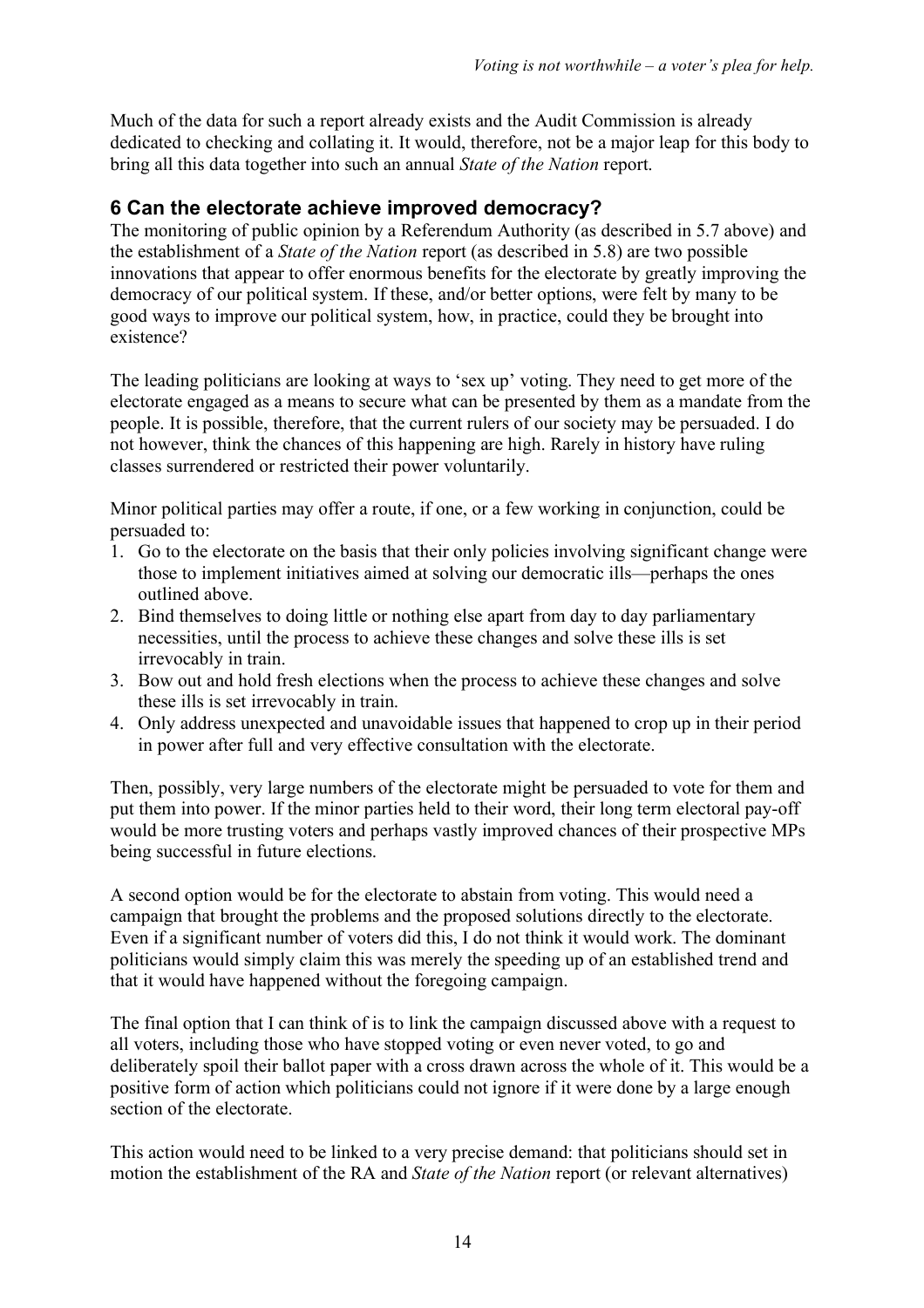immediately and hold elections as soon as this was done, doing nothing else dramatic in policy terms. The aim would be that whatever mix of major party MPs were elected they would have received very few actual votes and that many 'votes' would be made indirectly by deliberately spoiling voting papers. Hopefully these indirect 'votes' would be on such a scale that the elected politicians would not have a clear electoral mandate to do anything other than implement the new innovations as a matter of urgency and hold elections once that was done.

These are suggestions. Wiser and more knowledgeable people need to contribute to the debate. However, nothing can happen without your help.

## **7 Conclusions**

Examples of politicians being totally out of step with society and/or reacting far too slowly to the electorate, are well documented. Our periodic General Elections have fundamental flaws which do not correct these ills.

Somehow society has to:

- Break the link between electing Brand X political party and having irrevocably condemned itself to accepting every piece of major legislation or policy direction without the option of a final veto.
- Establish a means of better evaluating what the electorate actually wants done about individual issues.
- Set up a mechanism to encourage politicians to better represent the electorate. A mechanism that has the power, if need be, to intervene on behalf of the electorate, to achieve this.
- Ensure it is well informed, without the distortions of information gaps, bias and deceit.

**Establishing an independent authority, responsible to the electorate rather than parliament, with statutory powers to monitor public opinion and be a clearing house, via MPs, for the concerns of specialist groups and individuals, which is able (if need be) to call national referendums, would appear to have the potential to achieve the first three of these aims.**

**An annual** *State of the Nation* **report, generated independently, would appear to achieve the fourth. It offers considerable benefits for the people, enabling them to be better and more accurately informed and better able to identify the truth. It would give them information in order to make choices between individual political proposals and provide significant checks and balances on what politicians told the electorate.**

What is proposed are two developments/add-ons to our existing political structure. This approach has the enormous advantage of not interfering with the core political structures and processes which, although flawed, are proven and working. We would not, therefore, be risking disaster by implementing them, yet could still realise enormous benefits.

These are simple ideas but their potential benefits could be huge. As with many simple ideas, they might not be simple to convert into reality. Power bases might be ranged against them as well as natural human inertia. But it can be done—with your help.

I have no political training and read far less of the thoughtful parts of the press than I should. My discussion and proposals may be limited in number, restricted in scope and badly